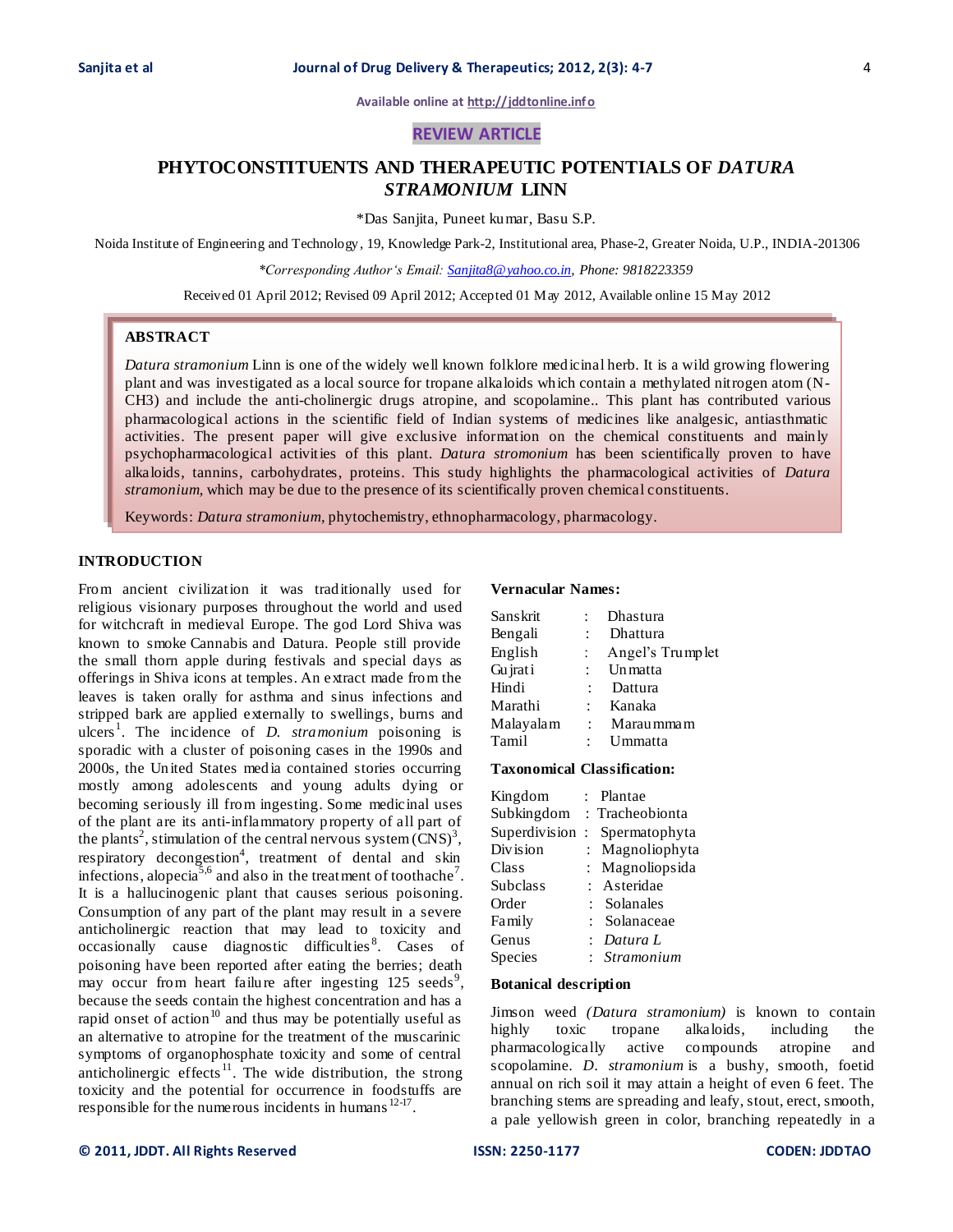forked manner. Leaves are generally light dull green, ovate to triangular ovate 4 to 6 inches long, uneven at the base, with a wavy and coarsely-toothed margin, and have the strong, branching veins very plainly developed. The upper surface is dark and grayish- green, generally s mooth, the under surface paler, and when dry, minutely wrinkled. Flowers are axillary, erect, white, and sweet scented (especially at night). The average length of flower is about 3 inches. The calyx is long, tubular and somewhat a swollen below and very sharply five angled surmounted by five sharp teeth. The corolla, folded and only half-opened.is funnel shaped, of a pure white, with six prominent ribs .Fruits are as large as walnuts and full of thorns (hence the English name "thorn apple"). Seeds are black (Lindley 1985). The root is very long – thick and whitish, giving off many fibers. The plant is smooth, except for a slight downiness on the younger parts, which are covered with short, curved hairs, which fall off as growth proceeds. It exhales a rank, very heavy and somewhat nauseating narcotic odor. This foetid-scented though producing stupor if their exhalations are breathed for any length of time. The plant is strong narcotic, but has a peculiar action on the human frame which renders it very valuable as medicines. The whole plant is poisonous, but the seeds are the most active; neither dying nor boiling destroys the poisonous properties. The Symptoms of acute jimson weed poisoning included dryness of the mouth and extreme thirst, dryness of the skin, pupil dilation and impaired vision, urinary retention, rapid heartbeat, confusion, restlessness, hallucinations, and loss of consciousness.

#### **PHYTOCONSTITUENTS:**

 The major tropane alkaloids hyoscyamine and scopolamine and several minor tropane alkaloids have been identified in *Datura* species. Typical examples of minor alkaoids in *D. stramonium* are tigloidin, aposcopolamine, apoatropin, hyoscyamine N-oxide and scopolamine N- $\overline{\text{oxide}}^{17-20}$ .



Figure 1: Chemical structures of the major alkaloids of *D. stramonium*.

Sixty-four tropane alkaloids have been also detected from *D. stramonium*. Two new tropane alkaloids, 3-phenylacetoxy-6, 7-epoxynortropane and 7-hydroxyapoatropine were tentatively identified. The alkaloids scopoline, 3- (hydroxyacetoxy) tropane, 3-hydroxy-6-(2 methylbutyryloxy) tropane, 3â -tigloyloxy-6-hydroxytropane, 3, 7- dihydroxy-6-tigloyloxytropane, 3-tigloyloxy -6 propionyloxytropane, 3-phenylacetoxy-6,7-epoxytropane, 3 phenylacetoxy-6-hydroxytropane, aponorscopolamine, 3â,6â-

### **© 2011, JDDT. All Rights Reserved ISSN: 2250-1177 CODEN: JDDTAO**

ditigloyloxytropane and 7-hydroxyhyoscyamine are reported for the first time for this species<sup> $22$ </sup>. Previous studies also showed the presence of proteins, highly distributed in the seed coat than the seed; in contrast the fat, carbohydrate and fiber contents of the seed were higher than the coat. In addition, the seeds also contained higher concentration of phytate, tannin and oxalate than the coat<sup>23</sup>.

## **ETHANOPHARMACOLOGY**

- Datura is internally used in relieving the spasm of bronchitis in asthma. It is also used in the treatment of Parkinsonism and Hemorrhoids. Its leaves, applied after roasting, are useful in relieving pain.
- The bitter narcotic plant relieves pain and encourages the healing process. The plant has a very long history of being used as herbal medicine.
- Its leaves, flowering tops and seeds have anodyne, antiasthmatic, antispasmodic, hallucinogenic, hypnotic, mydriatic and narcotic properties. The seeds of the plant are the most active medicinally.
- $\bullet$ Datura is internally used for treating giddiness, dry mouth, hallucinations and coma.
- Externally, the plant is used as a poultice in treating fistulas, abscesses wounds and severe neuralgia.
- Traces of scopolamine are also found in the plant, which is a potent cholinergic-blocking hallucinogen that has been used to calm schizoid patients.
- $\bullet$ Its leaves, containing hyoscyamine and atropine, can be used as an immensely powerful mind-altering drug.
- The seeds of datura are analgesic, anthelmintic and antiinflammatory and as such, they are used in the treatment of stomach and intestinal pain that results from worm infestation, toothache, and fever from inflammations.
- $\bullet$ The juice of its fruit is applied to the scalp, to treat dandruff and falling hair.
- The growing plant works as an insect repellant, which protects neighboring plants from insects.

# **PHARMACOLOGICAL ACTIONS:**

*D. stramonium* seed extract has an analgesic effect on both acute & chronic pain which were produced by hot plate and formalin tests. It is likely that, this effect can be attributed to the alkaloid which interact with opioid system. The whole plant is toxic, particularly the foliage & seeds. The anticholinergic syndrome results from the inhibition of central and peripheral muscarinic neurotransmission. The patient presents with dry skin and mucosa, flushing, mydriasis with loss of accommodation that causes blurred vision and photophobia, altered mental status, hyperpyrexia, sinus tachycardia, urinary retention, myoclonic jerking. Other symptoms may include ataxia, impaired short-term memory, disorientation, confusion, hallucinations, psychosis, agitated delirium, seizures, coma, respiratory failure and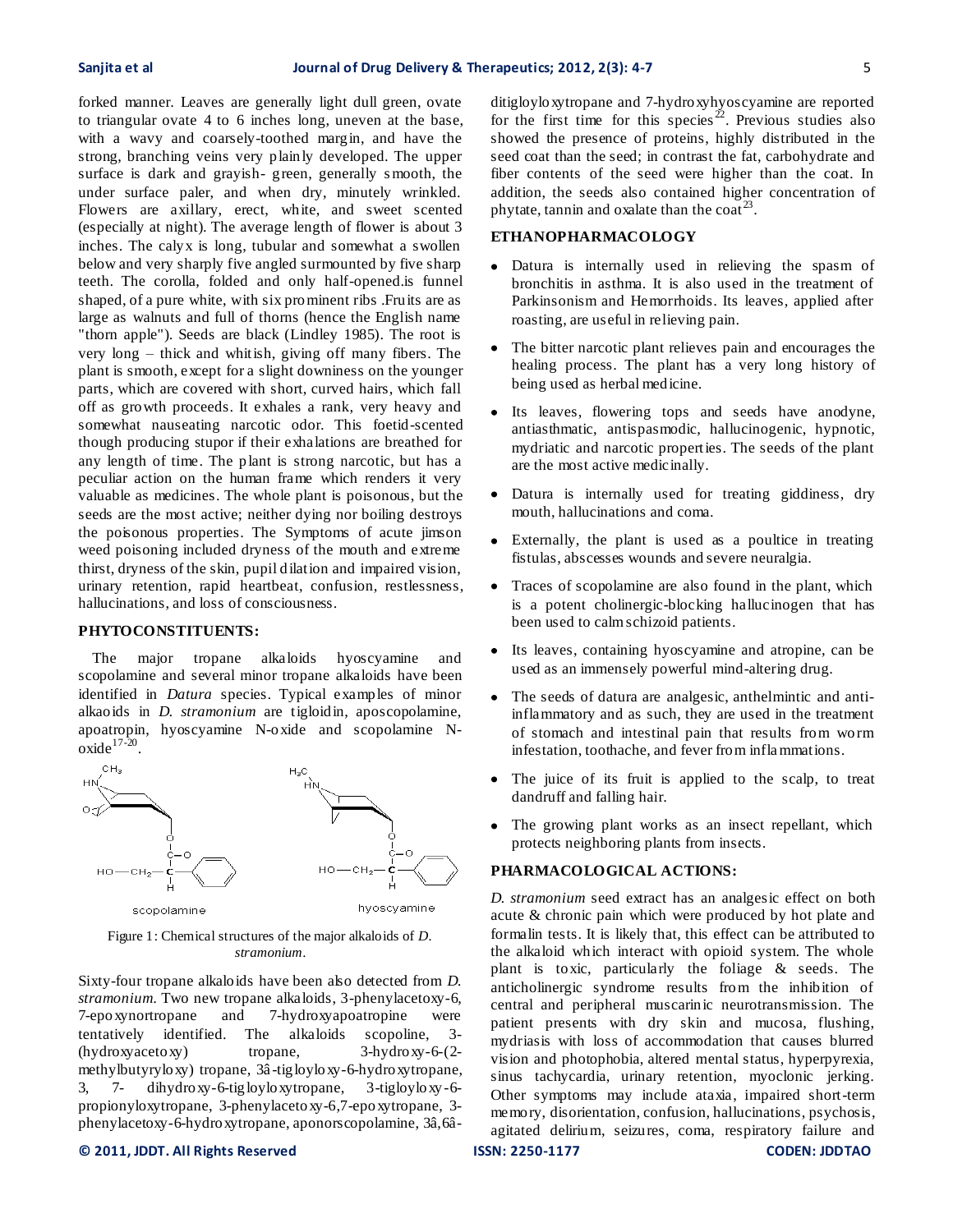cardiovascular collapse<sup>24</sup>. Its anticholinergic compounds are likely to produce delirium and stupor but rarely cause deep coma. The ethanolic extracts obtained from both leaf and seed in the thorn apple were investigated for acaricidal, repellent and oviposition deterrent properties against adult two-spotted spider mites under laboratory conditions. Leaf & seed extracts, which were applied in 167,250 and 145,750 mg/l concentrations, respectively caused 98% and 25 % mortality among spider mite adults after  $48 h<sup>25</sup>$ . Exposure of the foetus to this plant when a mother uses it for asthma, will cause a continuous release of Ach, resulting in the desensitizing of nicotinic receptors, this could ultimately result in permanent damage to the foetus $26$ . The main effects of jimsonweed seeds were: decreased body weight gain, serum alkaline phosphatase and blood urea nitrogen. Female rats showed more marked responses to jimson weed seed than did males. In addition to the effects seen in both sexes, the females developed decreased serum total protein and cholesterol, and increase serum glutamic, pyruvic transaminase and chloride, red blood cell count, haemoglobin concentration and packed red cell volume<sup>27</sup>. An extract prepared from the seeds of the DS possess activity typical of a protein haemagglutinin or lectin. The extract is capable of agglutinating erythrocytes from several species, and is nonspecific with regard to human ABO blood groups. Laboratory monitoring of changes in some blood parameters in horses intoxicated with jimsonweed was carried out. It was established that the intoxication was accompanied by hyperchromaemic, erythrocytosis, leukocytosis, neutrophilia and regenerative shift, lymphocytopenia, aneosinophilia, increased haematocrit values and low erythrocyte sedimentation  $rat^{28}$ . All parts of the plant are toxic but the highest amount of the alkaloids is contained in ripe seeds<sup>29</sup>. They act as competitive antagonist of acetylcholine at peripheral and central muscarinic receptor sites. Poisoning results in widespread paralysis of parasympathetic innervated

#### **REFERENCES:**

- 1. Asprey GF and Thornton P, Medicinal Plants of Jamaica, W. I. Med. J. 10. Chang SS, Wu ML, Deng JF, Lee CC, Chin TF and Liao SJ, Poisoning 1953, 3,17-41.
- 2. Spring MA, Ethnopharmacologic analysis of medicinal plants used by Laotian Hmong refugees in Minnesota, J. Ethnopharmacol. 1989, 26, 65-91.
- 3. Guharov SR, Barajas M, Intense stimulant effect: atropine intoxication from the ingestion and smoking of Jimson weed (*Datura stramonium*), Vet. Toxicol. 1991, 33, 588-589.
- 4. Zagari A, Medicinal plants, Vol. 3, 5<sup>th</sup> ed. Tehran University Publication, Tehran, Iran. 1992, pp. 889.
- 5. De Foe V and Senatore F, Medicinal plants and phytotherapy in the Amal Fitan Cost, Salerno province Campania, Southern Italy, J.Ethnopharm, 1993*,* 39, 39-51
- 6. John D, One hundred useful drugs of the Kani tribes of Trivandum forest divisions, Kerala, India, Inter. J. crude drug Res. 1984, 22, 17-39.
- 7. Abebe W, A survey of prescriptions used in traditional medicine in Gondar region, North-West Ethiopia: general pharmaceutical practice, J. Ethnopharm, 1986, 18, 147-165.
- 8. Diker D, Markovitz D, Rothman M. and Sendovski U, Coma as a presenting sign of *Datura stramonium* seed tea poisoning, European J.of Internal Med. 2007, 34(2), 336-338.
- 9. Nehaul, BBG, Datura poisoning in British Guiana. Report of four cases, W. I. Med. J. 1955, 4, 57-59.

organs $^{30}$ . Datura aqueous leaf extract induces cytotoxicity  $\&$ oxidative stress in human cancer cell lines. Severe toxicity has been associated with coma and seizures, although death is rare $31$ .

**Anticholinergic activity of** *D. stramonium:* The alkaloids found in *D. stramonium,* are organic esters used clinically as anticholinergic agents. Jimson weed (also called Jamestown weed, thornapple and stinkweed) has been reported as a drug of abuse<sup>32-33</sup> and has been involved in the accidental poisoning of humans and animals  $34-37$ . Symptoms of acute jimson weed poisoning included dryness of the mouth and extreme thirst, dryness of the skin, pupil dilation and impaired vision, urinary retention, rapid heartbeat, confusion, restlessness, hallucinations, and loss of consciousness. Chronic and subchronic toxic effects of concern could be more subtle than those observed in acute poisonings of man, which have come to the attention of the medical profession, or of domestic animals that have consumed the plant as a source of food.

# **CONCLUS ION**

Present study gives a broad information about the bioactive constituents, ethnopharmacology along with the scientifically claimed medicinal uses of *D. stramonium.* Several alkaloids, carbohydrates, fat, proteins and tannins have been reported to be present in different parts of *D. stramonium*. Plant shows various types of activities such as analgesic and antiasthamatic activity which may be due to the presence of the investigated active chemical constituents. In future to extend this study, elaborated psychopharmacological studies will be done as the plant contains alkaloids. Furthermore other parts of the plants are to be exploited for further pharmacological investigations along with the establishment of mechanis m and chemical constituents responsible for the respective therapeutic potential.

- by Datura leaves used as edible wild vegetables, Vet. Human Toxicol*.* 1999, 41, 242-245.
- 11. Theodore CB, Jasan C, Dallas B, Melanie O, Jimson Weed Extract as a Protective Agent in Severe Organophosphate Toxicity. Acad Emerg Med. 2004, 11(4), 335-338.
- 12. Roblot F, Montaz L, Delcoustal M, Gaboriau E, Chavagnat JJ, Morichaud G, Pourrat O, Scepi M and Patte D, *Datura stramonium*  poisoning: The diagnosis is clinical, treatment is symptomatic, Revue de Med. Interne. 1995, 16, 187-190.
- 13. Arouko H, Matray D, Braganca C, Mpaka P,Chinello L, Castaing F, Bartou C and Poisot D, Voluntary poisoning by ingestion of *Datura stramonium.* Another cause of hospitalisation in youth seeking strong sensations, Annual de Med. Interne. 2003, 154, 46-50.
- 14. Boumba A, Mitselou A and Vougiouklakis T, Fatal poisoning from ingestion of *Datura stramonium* seeds, Vet. Human Toxicol. 2005, 46, 81-82.
- 15. Ertekin V, Selimoglu MA and Altinkaynak S, A combination of unusual presentations of *Datura stramonium* intoxication in a child: Rhabdomyolysis and fulminant hepatitius, J. of Emergency Med. 2005, 28, 227- 228.
- 16. Oberndorfer S, Grisold W, Hinterholzer G and Rosner M, Coma with focal neurological signs caused by *Datura stramonium* intoxication in a young man, J. N. Neuro. Psy. 2002, 73, 458- 459.

#### **© 2011, JDDT. All Rights Reserved ISSN: 2250-1177 CODEN: JDDTAO**